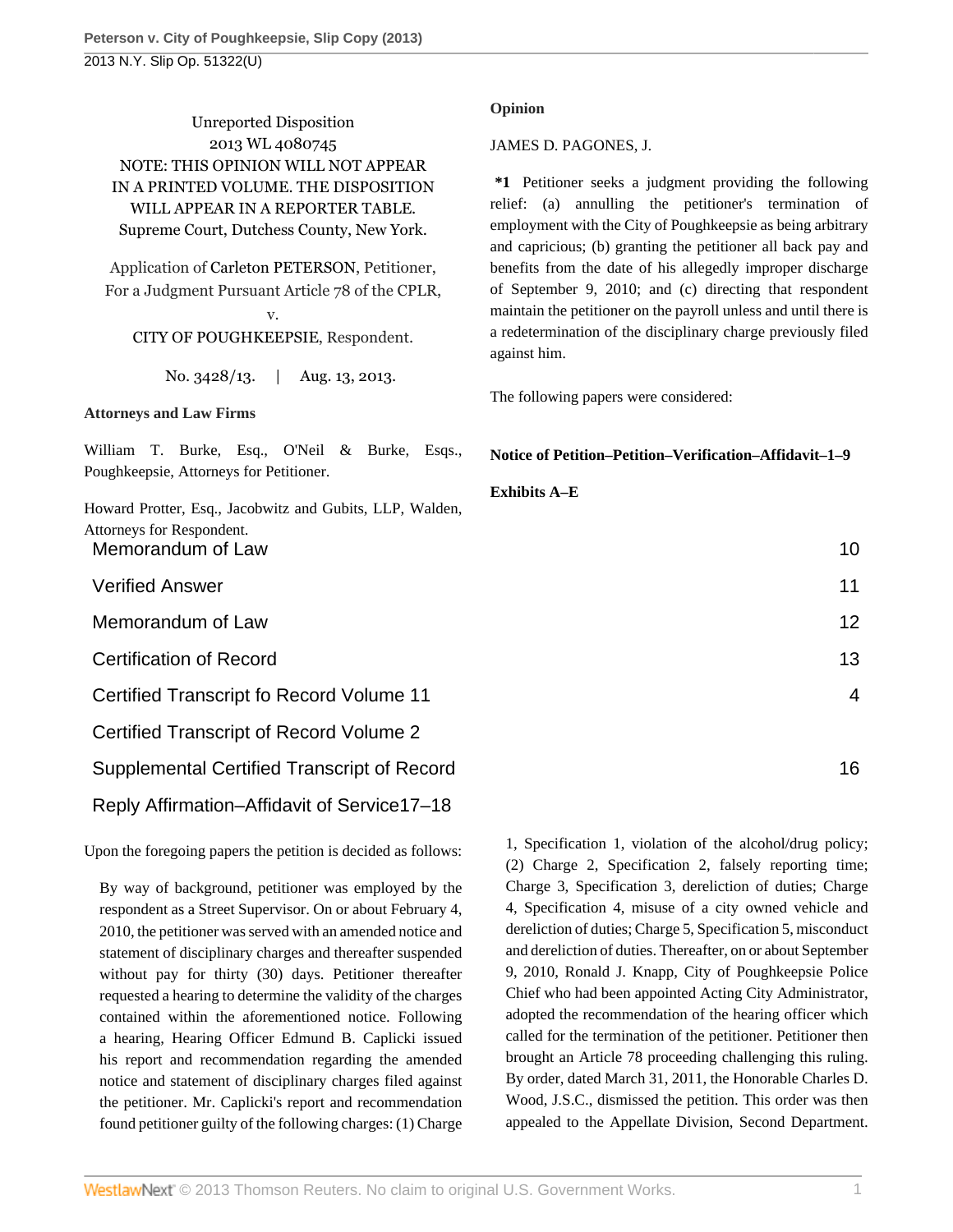The Appellate Division held that "we may not disturb Knapp's determination that the petitioner was guilty of charges one, two, and three," however, "those portions of the determination that found the petitioner guilty of charges four and five must be annulled, and those charges dismissed." (*[Matter of Peterson v. City of Poughkeepsie,](http://www.westlaw.com/Link/Document/FullText?findType=Y&serNum=2028760282&pubNum=7049&originationContext=document&vr=3.0&rs=cblt1.0&transitionType=DocumentItem&contextData=(sc.UserEnteredCitation))* [99 AD3d 714](http://www.westlaw.com/Link/Document/FullText?findType=Y&serNum=2028760282&pubNum=7049&originationContext=document&vr=3.0&rs=cblt1.0&transitionType=DocumentItem&contextData=(sc.UserEnteredCitation)) [2nd Dept 2012] ). The court further held that "[s]ince the City imposed a penalty of termination of the petitioner's employment upon a finding that the petitioner was guilty of charges one, two, three, four, and five, and we are dismissing charges four and five, we vacate the penalty and remit the matter to the City to give it the opportunity to consider the appropriate penalty to be imposed upon the petitioner in connection with charges one, two, and three, and the imposition of that penalty thereafter." Acting City Administrator Knapp then issued an amended decision and order dated February 14, 2013, terminating petitioner's employment effective September 9, 2010 based upon the findings as to disciplinary charges one, two and three. Petitioner then commenced this Article 78 proceeding on June 6, 2013, challenging the decision of February 14, 2013.

**\*2** It is axiomatic that in an Article 78 proceeding, the Court's function is to determine whether the action of an administrative agency had a rational basis or was arbitrary and capricious (*see* [CPLR § 7803](http://www.westlaw.com/Link/Document/FullText?findType=L&pubNum=1000059&cite=NYCPS7803&originatingDoc=I9288782304d111e3a555d241dae65084&refType=LQ&originationContext=document&vr=3.0&rs=cblt1.0&transitionType=DocumentItem&contextData=(sc.UserEnteredCitation)); *[Pell v. Board of Educ. Of](http://www.westlaw.com/Link/Document/FullText?findType=Y&serNum=1974120919&pubNum=605&originationContext=document&vr=3.0&rs=cblt1.0&transitionType=DocumentItem&contextData=(sc.UserEnteredCitation)) [Union School District No. 1 of the Towns of Scarsdale and](http://www.westlaw.com/Link/Document/FullText?findType=Y&serNum=1974120919&pubNum=605&originationContext=document&vr=3.0&rs=cblt1.0&transitionType=DocumentItem&contextData=(sc.UserEnteredCitation)) [Mamaroneck, Westchester County,](http://www.westlaw.com/Link/Document/FullText?findType=Y&serNum=1974120919&pubNum=605&originationContext=document&vr=3.0&rs=cblt1.0&transitionType=DocumentItem&contextData=(sc.UserEnteredCitation))* 34 N.Y.2d 222 [1974] ). Arbitrary action is action taken without sound basis in reason and is generally taken without regard to the facts (*[Pell v.](http://www.westlaw.com/Link/Document/FullText?findType=Y&serNum=1974120919&pubNum=605&originationContext=document&vr=3.0&rs=cblt1.0&transitionType=DocumentItem&contextData=(sc.UserEnteredCitation)) [Board of Educ. Of Union School District No. 1 of the Towns of](http://www.westlaw.com/Link/Document/FullText?findType=Y&serNum=1974120919&pubNum=605&originationContext=document&vr=3.0&rs=cblt1.0&transitionType=DocumentItem&contextData=(sc.UserEnteredCitation)) [Scarsdale and Mamaroneck, Westchester County,](http://www.westlaw.com/Link/Document/FullText?findType=Y&serNum=1974120919&pubNum=605&originationContext=document&vr=3.0&rs=cblt1.0&transitionType=DocumentItem&contextData=(sc.UserEnteredCitation))* 34 N.Y.2d [222 \[1974\] \).](http://www.westlaw.com/Link/Document/FullText?findType=Y&serNum=1974120919&pubNum=605&originationContext=document&vr=3.0&rs=cblt1.0&transitionType=DocumentItem&contextData=(sc.UserEnteredCitation)) A rational basis exists where the determination is supported by proof sufficient to satisfy a reasonable person, of all the facts necessary to be proved in order to authorize the determination (*see [Matter of Ador Realty v. DHCR,](http://www.westlaw.com/Link/Document/FullText?findType=Y&serNum=2007420091&pubNum=7049&originationContext=document&vr=3.0&rs=cblt1.0&transitionType=DocumentItem&contextData=(sc.UserEnteredCitation))* 25 AD3d [128](http://www.westlaw.com/Link/Document/FullText?findType=Y&serNum=2007420091&pubNum=7049&originationContext=document&vr=3.0&rs=cblt1.0&transitionType=DocumentItem&contextData=(sc.UserEnteredCitation)) [2nd Dept 2005] ).

However a court cannot operate merely as a rubber stamp of the administrative determination if the measure of punishment or discipline imposed is so disproportionate to the offense, in the light of all the circumstances, as to be shocking to one's sense of fairness (*see [Pell v. Board of Educ.](http://www.westlaw.com/Link/Document/FullText?findType=Y&serNum=1974120919&pubNum=605&originationContext=document&vr=3.0&rs=cblt1.0&transitionType=DocumentItem&contextData=(sc.UserEnteredCitation)) [Of Union School District No. 1 of the Towns of Scarsdale and](http://www.westlaw.com/Link/Document/FullText?findType=Y&serNum=1974120919&pubNum=605&originationContext=document&vr=3.0&rs=cblt1.0&transitionType=DocumentItem&contextData=(sc.UserEnteredCitation)) [Mamaroneck, Westchester County,](http://www.westlaw.com/Link/Document/FullText?findType=Y&serNum=1974120919&pubNum=605&originationContext=document&vr=3.0&rs=cblt1.0&transitionType=DocumentItem&contextData=(sc.UserEnteredCitation))* 34 N.Y.2d 222 [1974] ). Thus, where the administrative sanction shocks one's sense of fairness and, thereby, as a matter of law, constitutes an abuse of discretion, this Court is authorized to set aside such a

determination by the administrative agency (*see [McDougall](http://www.westlaw.com/Link/Document/FullText?findType=Y&serNum=2022560773&pubNum=7049&originationContext=document&vr=3.0&rs=cblt1.0&transitionType=DocumentItem&contextData=(sc.UserEnteredCitation)) v. Scoppetta,* [76 AD3d 338](http://www.westlaw.com/Link/Document/FullText?findType=Y&serNum=2022560773&pubNum=7049&originationContext=document&vr=3.0&rs=cblt1.0&transitionType=DocumentItem&contextData=(sc.UserEnteredCitation)) [2nd Dept 2010], *lv granted* [16](http://www.westlaw.com/Link/Document/FullText?findType=Y&serNum=2024586546&pubNum=7048&originationContext=document&vr=3.0&rs=cblt1.0&transitionType=DocumentItem&contextData=(sc.UserEnteredCitation)) [NY3d 704 \[2011\],](http://www.westlaw.com/Link/Document/FullText?findType=Y&serNum=2024586546&pubNum=7048&originationContext=document&vr=3.0&rs=cblt1.0&transitionType=DocumentItem&contextData=(sc.UserEnteredCitation)) *appeal withdrawn* [17 NY3d 902 \[2011\] \).](http://www.westlaw.com/Link/Document/FullText?findType=Y&serNum=2026598592&pubNum=7048&originationContext=document&vr=3.0&rs=cblt1.0&transitionType=DocumentItem&contextData=(sc.UserEnteredCitation))

A review of the hearing transcript indicates that petitioner admitted to consuming alcohol during his work hours. Additionally, the hearing transcript further supports the administrative finding that petitioner failed to perform work during work hours and falsely reported his work hours, in that he exceeded his thirty (30) minute lunch break without so indicating upon his time card. Moreover, the Appellate Division has already found "that substantial evidence in the record supports the determination of Ronald J. Knapp, as Acting City Administrator, that the petitioner was guilty of charges one, two, and three, arising out of the petitioner's conduct on December 24, 2009" (*[Matter of Peterson v. City of](http://www.westlaw.com/Link/Document/FullText?findType=Y&serNum=2028760282&pubNum=7049&originationContext=document&vr=3.0&rs=cblt1.0&transitionType=DocumentItem&contextData=(sc.UserEnteredCitation)) [Poughkeepsie,](http://www.westlaw.com/Link/Document/FullText?findType=Y&serNum=2028760282&pubNum=7049&originationContext=document&vr=3.0&rs=cblt1.0&transitionType=DocumentItem&contextData=(sc.UserEnteredCitation))* 99 AD3d 714 [2nd Dept 2012] ). Accordingly, there exists no issue of fact as to whether or not petitioner was free from guilt as to charges one, two and three as lodged against him. This Court must now look specifically to the offense(s) and determine whether or not the penalty, termination, shocks the judicial conscience (*see [Kelly v. Safir,](http://www.westlaw.com/Link/Document/FullText?findType=Y&serNum=2001243021&pubNum=605&originationContext=document&vr=3.0&rs=cblt1.0&transitionType=DocumentItem&contextData=(sc.UserEnteredCitation))* [96 N.Y.2d 32 \[2001\],](http://www.westlaw.com/Link/Document/FullText?findType=Y&serNum=2001243021&pubNum=605&originationContext=document&vr=3.0&rs=cblt1.0&transitionType=DocumentItem&contextData=(sc.UserEnteredCitation)) *rearg. denied* [96 N.Y.2d 854 \[2001\];](http://www.westlaw.com/Link/Document/FullText?findType=Y&serNum=2001517933&pubNum=605&originationContext=document&vr=3.0&rs=cblt1.0&transitionType=DocumentItem&contextData=(sc.UserEnteredCitation)) *[Matter of Will v. Frontier Cent. School Dists. Bd. of Educ.,](http://www.westlaw.com/Link/Document/FullText?findType=Y&serNum=2002042330&pubNum=605&originationContext=document&vr=3.0&rs=cblt1.0&transitionType=DocumentItem&contextData=(sc.UserEnteredCitation))* 97 [N.Y.2d 690 \[2002\] \).](http://www.westlaw.com/Link/Document/FullText?findType=Y&serNum=2002042330&pubNum=605&originationContext=document&vr=3.0&rs=cblt1.0&transitionType=DocumentItem&contextData=(sc.UserEnteredCitation)) The facts of this matter and the charges as sustained by the Appellate Division, the administrative agency and this Court, while serious, do not fit the penalty of termination. On Thursday December 24, 2009, while working his shift from 7:30 a.m. until 4:00 p.m., petitioner was observed at an establishment known as "Andy's Place" consuming a beer and a shot of liquor from approximately 1:40 p.m. until 2:40 p.m., at which point petitioner returned to work. This one hour time frame has now cost petitioner his job and his benefits associated with the position. While this Court recognizes that the petitioner committed a serious infraction, the penalty of termination of his employment is so disproportionate to the offense committed as be shocking to one's sense of fairness (*see [Matter of Sequist v. County](http://www.westlaw.com/Link/Document/FullText?findType=Y&serNum=2012324741&pubNum=7049&originationContext=document&vr=3.0&rs=cblt1.0&transitionType=DocumentItem&contextData=(sc.UserEnteredCitation)) of Putnam,* [40 AD3d 1003](http://www.westlaw.com/Link/Document/FullText?findType=Y&serNum=2012324741&pubNum=7049&originationContext=document&vr=3.0&rs=cblt1.0&transitionType=DocumentItem&contextData=(sc.UserEnteredCitation)) [2nd Dept 2007] ). There is simply no evidence before this Court that the petitioner during his nineteen (19) years of employment with respondent had presented a disciplinary problem or that the incident was anything but isolated (*see [McDougall v. Scoppetta,](http://www.westlaw.com/Link/Document/FullText?findType=Y&serNum=2022560773&pubNum=7049&originationContext=document&vr=3.0&rs=cblt1.0&transitionType=DocumentItem&contextData=(sc.UserEnteredCitation))* 76 AD3d [338](http://www.westlaw.com/Link/Document/FullText?findType=Y&serNum=2022560773&pubNum=7049&originationContext=document&vr=3.0&rs=cblt1.0&transitionType=DocumentItem&contextData=(sc.UserEnteredCitation)) [2nd Dept 2010], *lv granted* [16 NY3d 704 \[2011\],](http://www.westlaw.com/Link/Document/FullText?findType=Y&serNum=2024586546&pubNum=7048&originationContext=document&vr=3.0&rs=cblt1.0&transitionType=DocumentItem&contextData=(sc.UserEnteredCitation)) *appeal withdrawn* [17 NY3d 902 \[2011\] \).](http://www.westlaw.com/Link/Document/FullText?findType=Y&serNum=2026598592&pubNum=7048&originationContext=document&vr=3.0&rs=cblt1.0&transitionType=DocumentItem&contextData=(sc.UserEnteredCitation)) Accordingly, this matter is remitted to the respondent for the imposition of a lesser penalty.